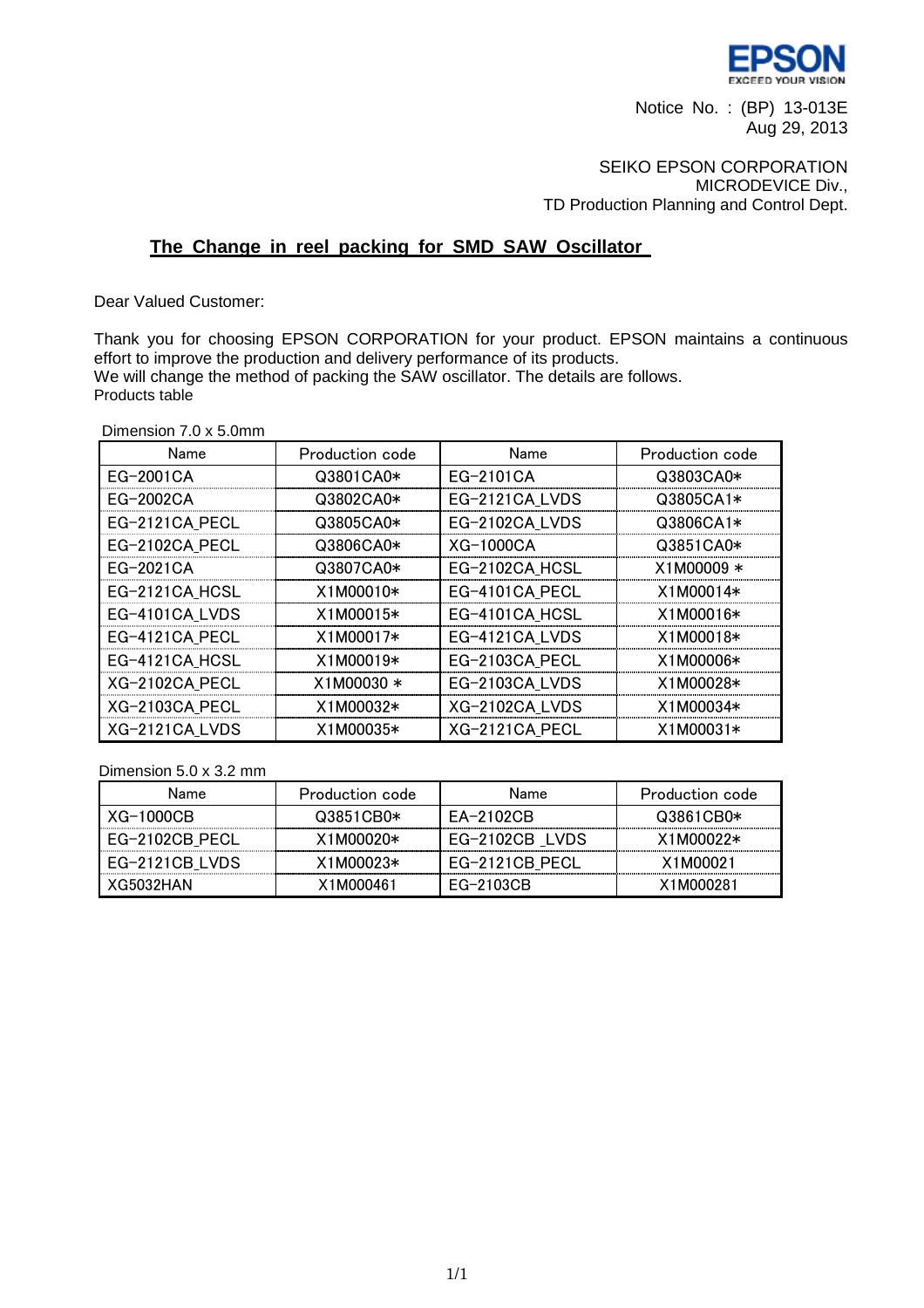

2. The effect of changing

## 1) Packing bag of reel

## Current: Aluminum moisture proofing bag



Change proposal: Anti-static electricity PE bag, (Polyethylene)



2) Current: Silica gel in the reel bag.

Change proposal: Silica gel of the reel bag is abolished.

#### 3) Number of products a reel volume

|                               | Current 254mmo reel | Changed 180mm <sub>o</sub> reel |
|-------------------------------|---------------------|---------------------------------|
| Dimension $7.0 \times 5.0$ mm | $1,000$ pcs max     | $1,000$ pcs max                 |
| Dimension $5.0 \times 3.2$ mm | $2,000$ pcs max     | $1,000$ pcs max                 |

(Current 254mmφ reel /Weight 188g) (Changed 180mmφ reel / Weight 45g)